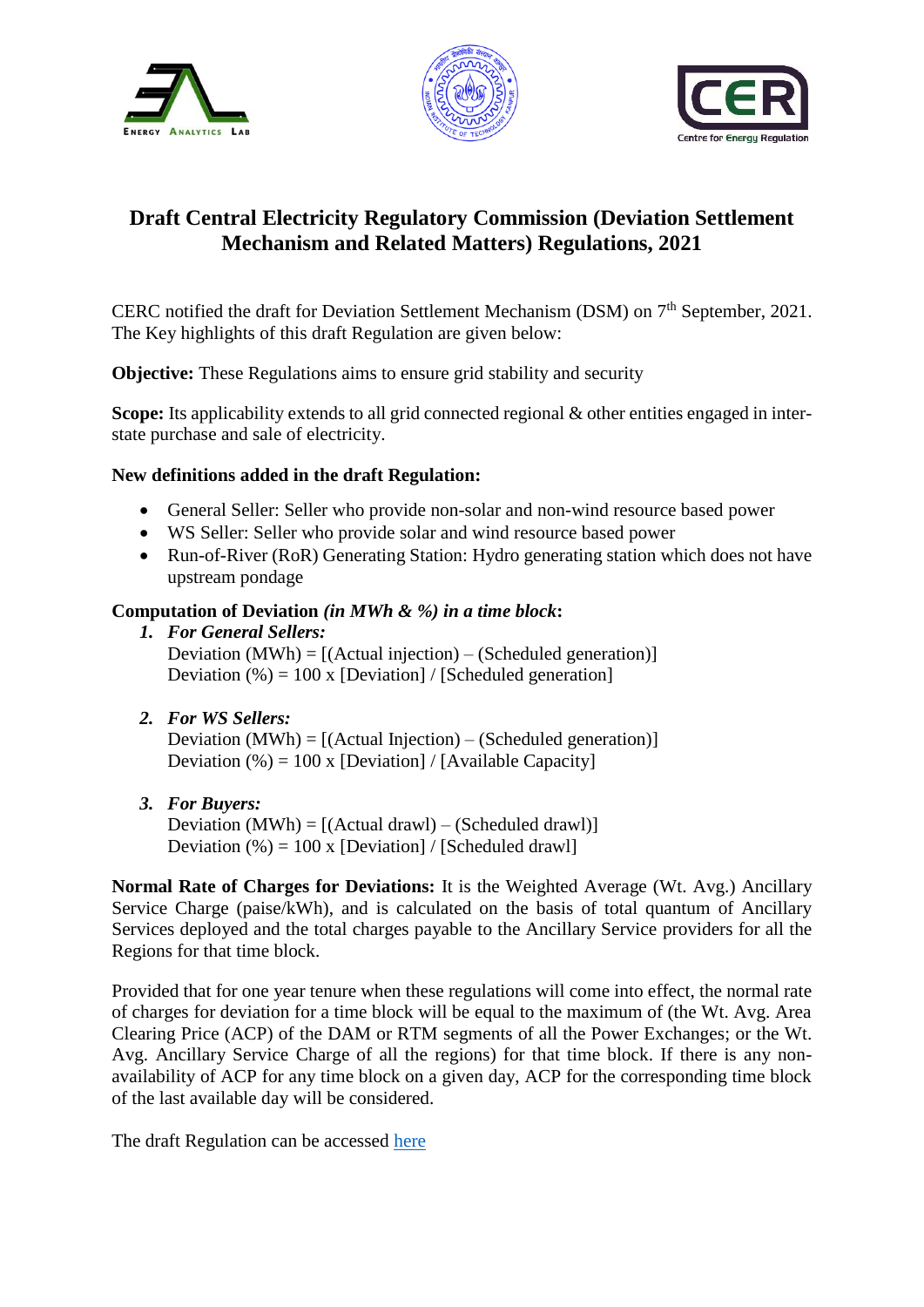## **EAL Opinion**

1. **Timeliness and Need for Amending Deviation Settlement Mechanism (DSM) Regulation:** Deviation Settlement Mechanism (DSM) (and the erstwhile Unscheduled Interchange (UI)) were introduced amidst uncertainty associated with electricity demand and supply. Rising share of Renewable Energy (RE) has further exacerbated overall uncertainty to ensure demand supply balance in the power system.

 Evolving market structure, especially with the implementation of the Real Time Market (RTM), and proposed market for Ancillary Services (AS) provide an opportunity for the DSM price signals to be more closely associated with value of deviations close to the real time. However, a number of issues identified herein need to be addressed to ensure that the implemented scheme is able to efficiently address the issues in the evolving scenario.

- 2. **Definition of RE Rich State:** A RE rich state is defined as a state with 1000 MW or above installed capacity of variable renewable energy (VRE) (i.e. Solar and Wind) within the control area of the state. The variability and uncertainty associated with the schedule of a state depends on the 'contracts that it handles for consumption within the state. The **RE rich state** should thus be defined with reference to the **contracted capacity of VRE by all entities connected to the 'control area of the state'** (i.e. including long-term open access for VRE by consumers).
- 3. **Additional Deviation Limit and DSM Applicability for RE amidst Growing RE Share:**  Given the growing VRE capacity across states, more states would soon be added to the list of RE-rich state**.** In a few years, most of the larger states may qualify as RE rich state. Relevance of additional deviation limit would then no longer exist, and would need to be re-evaluated.
- 4. **Additional Limit for RE Rich State:** RE rich states, defined as states with 1000 MW or above installed capacity for Solar and Wind energy, are allowed 250 MW deviation limit against 150 MW limit for other states. The additional deviation limit should be linked to the 'impact' that higher capacity of variable RE (wind & solar) brings to RE rich states as compared to other states. Some states with, say 900 MW VRE capacity, may be subjected to higher uncertainty due to the resource profile and, mix of solar and wind energy.

Further, higher deviation limit would continue to dissuade investment in demand side management and economical energy storage (pumped hydro, BESS (when economical) etc). The former needs much more attention due to its lower cost as compared to other options.

- 5. **Need to Finalise Ancillary Services Regulation:** The draft regulation proposes deviation charges to be linked to, among others, to the discovered price for ancillary service products. the ancillary services' regulation, which is yet to be finalised, would have implications for the design and implementation of the amended DSM. It is suggested to finalise the Ancillary Services regulation to bring a clarity to its role and efficiency. This would also address regulatory uncertainty by providing adequate information to the stakeholders to evaluate its impact on DSM and hence the deviation charges that may need to pay.
- 6. **Standardised Definitions (Regulation 3.1 (m & aa)):** For ease of understanding and implementation, choice of new terms to define existing ones should be avoided. New definitions should be logical extension of the ones in practice as far as possible. Few cases are identified herein.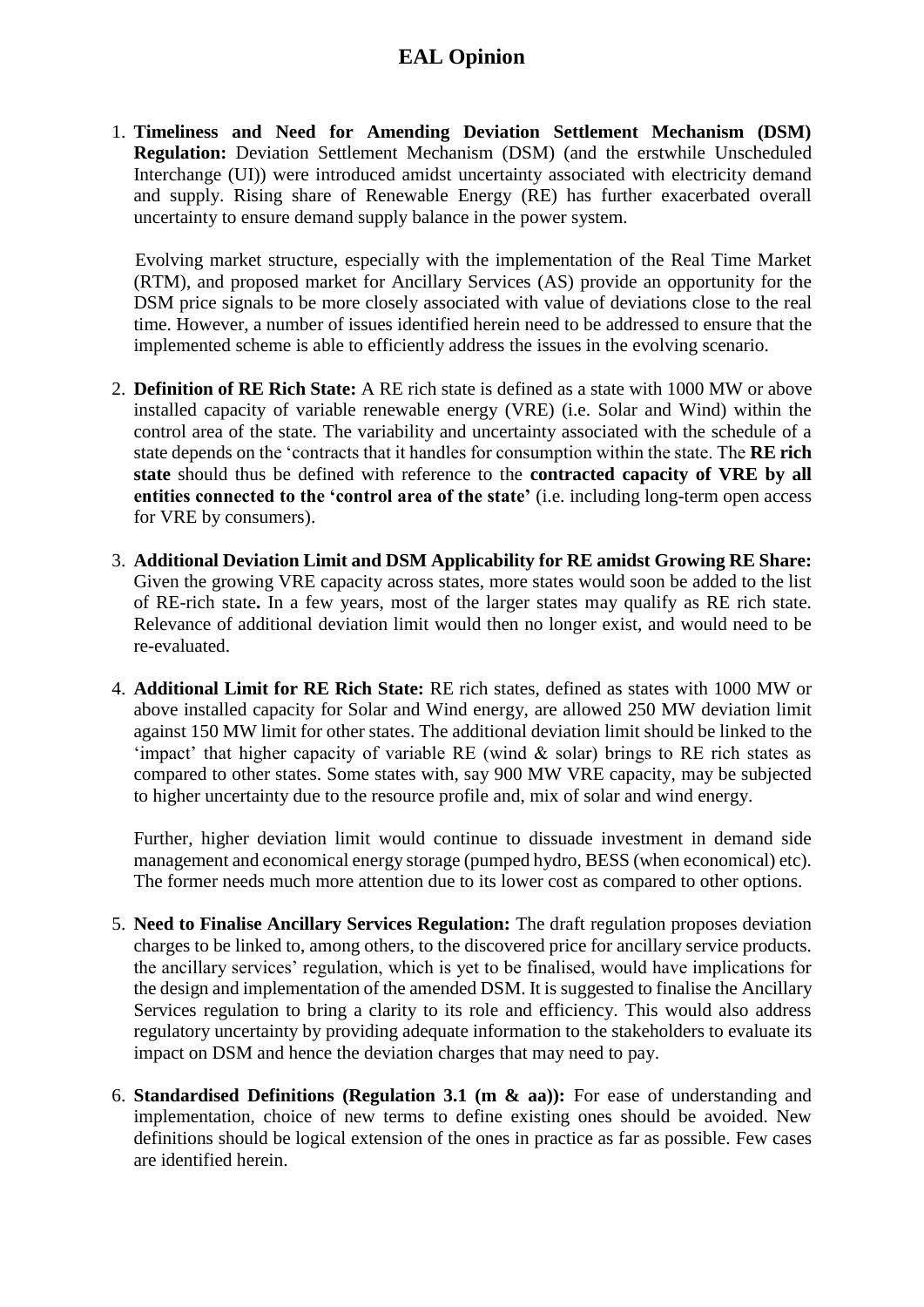The draft Regulation defines General Seller as "*a seller in case of a power project based on other than wind or solar resources*" and WS Seller as "*a seller in case of a power project based on wind or solar energy*". It is suggested to modify the above definitions of General Seller and WS Seller. The General Seller may be renamed as 'Despatchable seller' in case of a power project based on the conventional power like thermal power and a 'constrained Despatchable seller' like Run-of-River (RoR) generating stations. The WS Seller may be renamed as 'Non-Despatchable seller' in case of a power project based on wind or solar energy.

- 7. **Normal Rate of Charges for Deviation (Regulation 7.1):** In determination of Normal Rate of Charges (NROC) for deviation, following aspects should be considered,
- The key **difference between energy market (on PXs) and ancillary market** is that the market outcome of the former is dependent on competing buyers and sellers, whereas in the latter case, the decision for quantity of procurement is undertaken by the system operator, while 'price discovery' (in its current form) is primarily dictated by the 'regulated' tariffs. The economic efficiency of the quantum as well as price discovery for ancillary services (AS) is still evolving. The market for AS in India is neither liquid nor mature enough, and does not currently reflect the value of required services.
- Day Ahead Market (DAM) does not capture the uncertainties close to the real time and does not provide correct value of resources for the NROC. It is suggested that the weighted average price of RTM and the AS should be used in the interim with weights for AS to be increased gradually with maturity and efficiency of the AS market.
- As per the draft regulation, the deviation charges are to be related to 'all' types of AS  $(including SRAS & TRAS as per draft AS document<sup>1</sup>)$ . The AS associated with products close to real time should primarily be used. Therefore, NROC should be maximum of discovered price in RTM and Secondary Ancillary Services (as the case may be).
- 8. **Applicable Market Price in Case of Market Splitting (Regulation 7.1):** Energy market price (e.g. RTM) may differ across market areas in the case of market splitting. While instances of market splitting are currently limited but can't be ruled out in the future. Hence, 'weighted average price' across all market areas/regions may be used in the methodology specified for calculating NROC. In case of significant impact of market splitting, NROC may be differentiated across regions in the future.
- 9. **Deployment of Up- And Down-Regulation AS:** Up-regulation and down-regulation AS may be deployed simultaneously across different the regions, particularly in case of transmission constraints. The methodology for calculation of 'Weighted Average Ancillary Service Charge' should provide for the same (as additional explanation).

The provision of computing overall Wt. Avg. AS Charge may not be applicable for multiple regions, so, it is suggested that the DSM charges should be charged as per the region-wise regulated/deployed AS. Then the applicability of the DSM charges for that block should be related to the highest of (Wt. Avg. ACP of RTM or up/down regulation Ancillary Services) for that particular region.

10. **Basis for Redrawing Deviation Limits (Regulation 8):** The draft Regulation provides different deviation limits for buyers and sellers. It is suggested to share the information/analysis related to the distribution of such deviation limits around 12%, 15% etc. for RE projects, so that one can make a judgement about the appropriate limit and the applicable NROC.

**.** 

<sup>1</sup> These are proposed to be floated as SRAS and TRAS as per the draft Central Electricity Regulatory Commission (Ancillary Services) Regulations, 2021